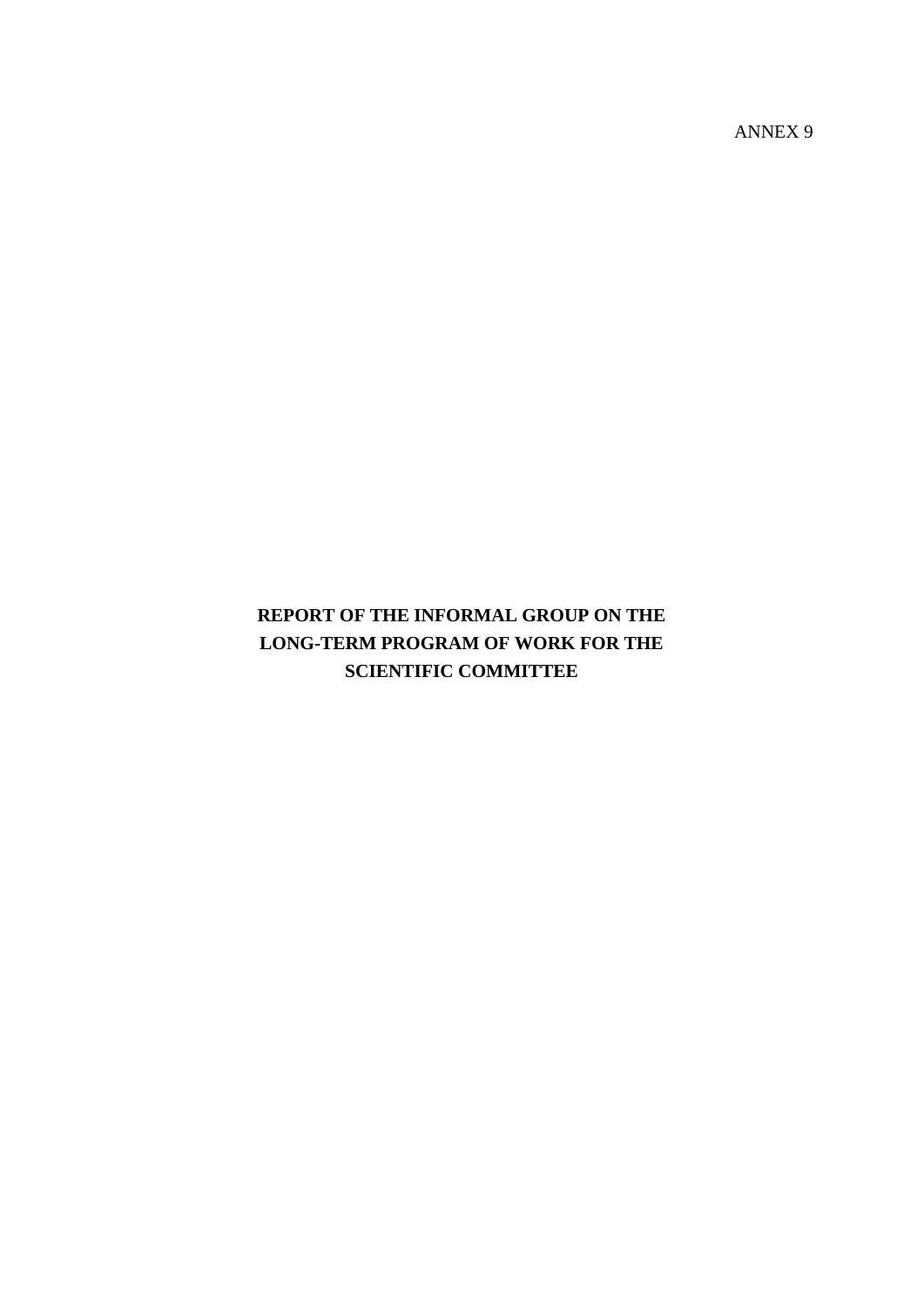## **REPORT OF THE INFORMAL GROUP ON THE LONG-TERM PROGRAM OF WORK FOR THE SCIENTIFIC COMMITTEE**

#### INTRODUCTION

 During the Fourth Meeting to the Scientific Committee, it was agreed that the Committee's ability to successfully achieve its goals would be enhanced by outlining and annually updating a long-term program of work. This establishment of such a long-term agenda would permit the orderly and sequential development of the appropriate data bases and analyses required to meet obligations specified in the Convention.

2. At its Fourth Meeting, the Scientific Committee developed a provisional matrix including anticipated activities for the next 5 years (Appendix I). In keeping with the agreement that this matrix should be updated regularly, a number of Members met informally just prior to the Fifth Meeting of the Scientific Committee (Appendix 3). The following paragraphs and the updated activity matrix (Appendix 2) reflect these informal discussions.

#### ADVICE TO THE COMMISSION

3. Purpose: The Scientific Committee has the responsibility to provide the best scientific advice on the status of living resources and the marine ecosystem to the Commission, to ensure the wise conservation and management of resources according to Article II of the Convention.

#### 4. Strategy:

- (a) Review results of stock assessment and ecosystem monitoring activities, including research methods and their ability to help achieve priority objectives of the Commission, and report the results of these analyses to the Commission with regard to the status of living resources and the ecosystem.
- (b) Establish criteria for conservation measures.
- (c) Review the effectiveness of conservation measures.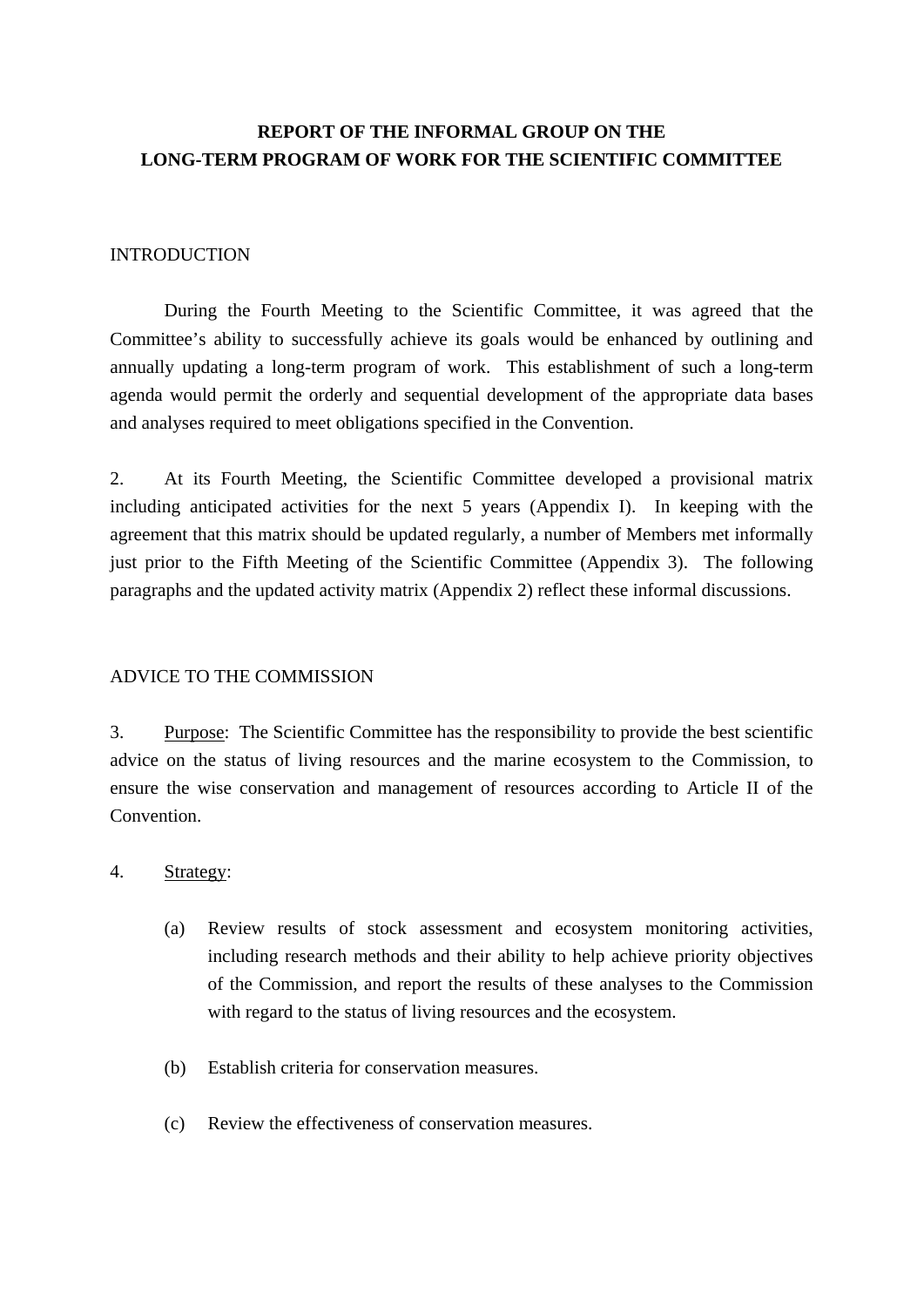5. In formulating advice to the Commission, there was general support for using the approach outlined in the paper circulated by D. Miller entitled, 'Modelling and Decision Making as Part of the CCAMLR Management Regime'. In this context, it was also noted that without data on the historical responses of stocks, it will be difficult to use such models to predict possible effects of different management strategies.

6. The Scientific Committee must define in more detail the process by which it formulates advice to the Commission (procedural mechanisms). Furthermore, the Committee needs to annually review the actual steps that can be taken to meet its responsibility to provide advice and management options to the Commission.

7. The activity on the long-term plan dealing with protocols for management advice is an essential component of other work. A clear idea of the objectives for formulating scientific advice to the Commission is necessary for designing research and analysis programs in order to ensure that the data collected and methods used are necessary and sufficient for achieving conservation objectives.

### FISHERY STOCK ASSESSMENTS

8. Purpose: To evaluate the status of target species such as krill and finfish in order to provide a background for the development of conservation and management strategies. To collect, analyse, and interpret data both through commercial fishing and scientific research activities.

### 9. Strategy:

- (a) Monitor catch and fishing effort of commercial fishing activity in the Convention area.
- (b) Evaluate interannual variation and monitor distribution of krill, fish, and other prey.
- (c) Evaluate sampling biases.
- (d) Initiate time-series surveys to assess spatial and temporal variability of fish and krill stocks, independent of commercial fishing operations.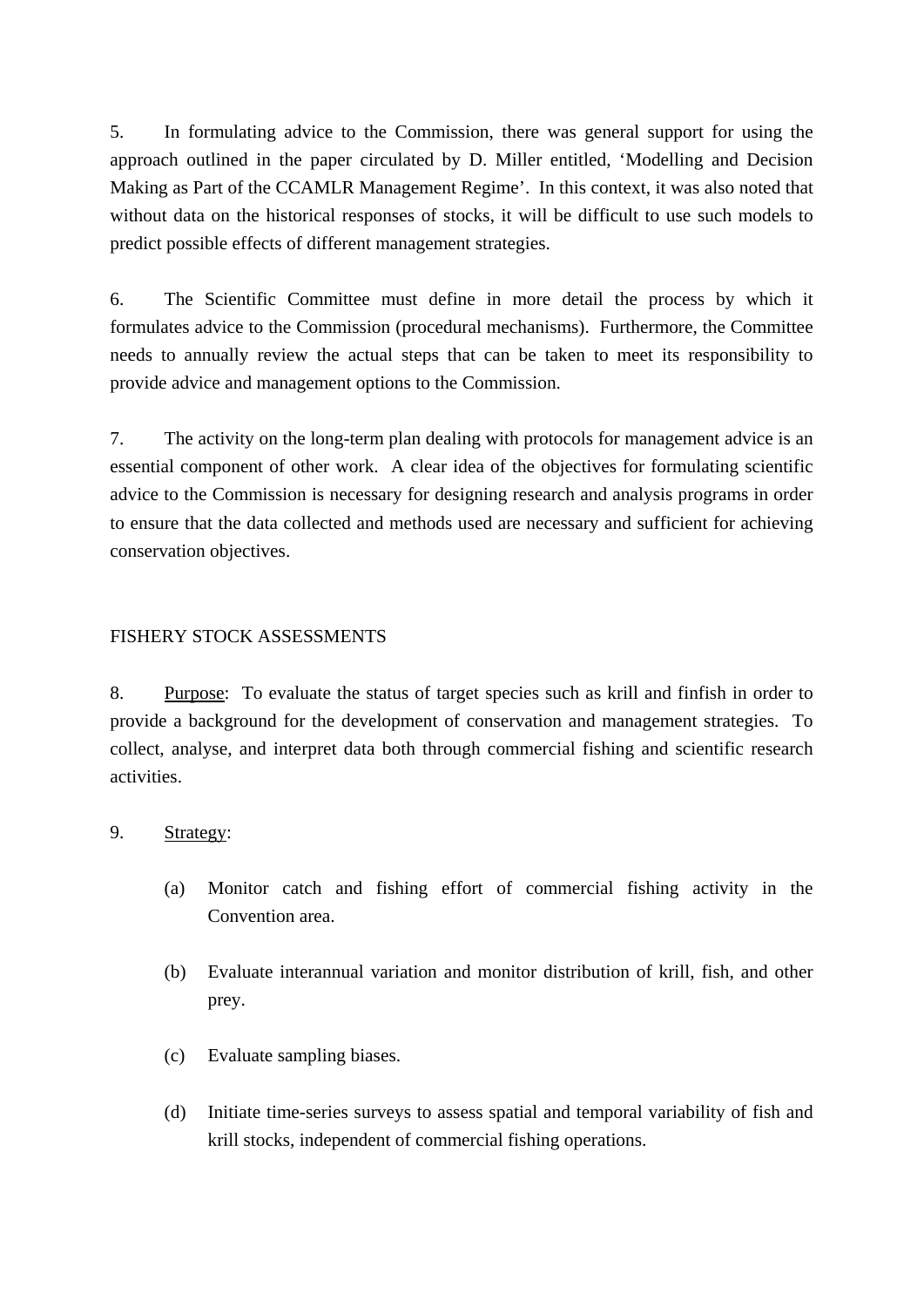### MAMMAL AND BIRD POPULATION ASSESSMENTS

10. Purpose: Review and, in consultation with SCAR, IWC, and other expert groups, assess the status and population trends of Antarctic whales, seals, and seabirds, with special attention given to the recovery of depleted or declining stocks.

### 11. Strategy:

- (a) Identify priority data requirements and determine optimal sources of data to asses population status and trends.
- (b) Recommend steps to improve the accuracy of stock assessments and to facilitate the recovery of depleted or declining populations.
- (c) Co-ordinate and encourage close interactions with groups outside of the Scientific Committee with expertise in Antarctic marine mammals and birds such as the International Whaling Commission, the SCAR Group of Specialists on Seals, and the SCAR Subcommittee on Bird Ecology.

12. The Scientific Committee should take care not to duplicate the efforts of existing expert mammal and bird groups outside of CCAMLR. Instead, the Committee should identify the types of data that it requires, and determine through consultation the extent to which other expert groups can fulfil these needs. The Scientific Committee will then be in a position to decide whether it will undertake selected priority assessments on its own.

#### ECOSYSTEM MONITORING

13. Purpose: To detect and record significant changes in key components of the ecosystem, to serve as the basis for the conservation of Antarctic marine living resources.

14. Strategy:

- (a) Design and implement a system that monitors key predator and prey components of the ecosystem.
- (b) Recommend research protocols and methodologies for the monitoring program.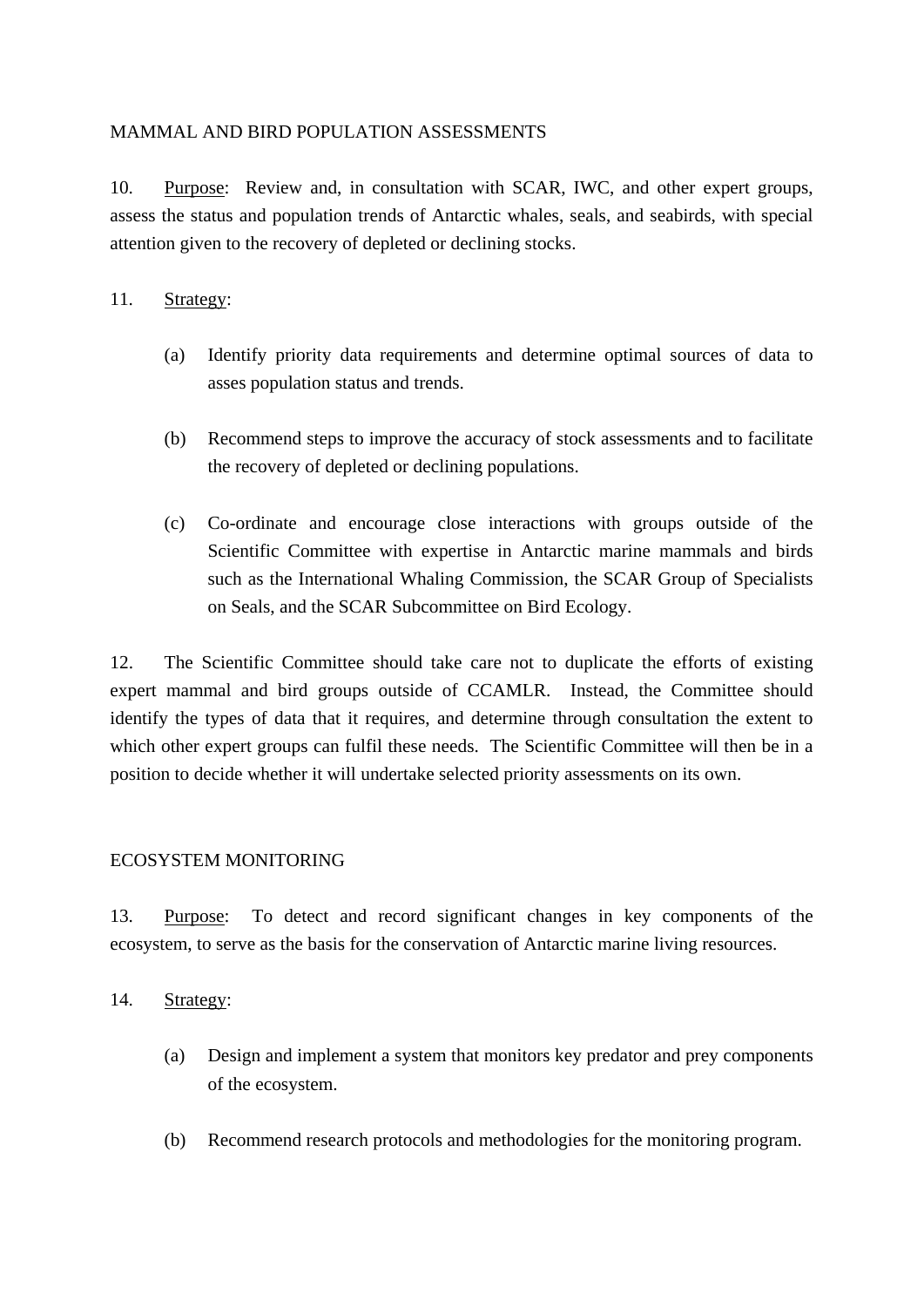- (c) Initiate and/or continue time-series of measurements on selected parameters of krill and its predators.
- (d) Co-ordinate the collection, handling, analysis, and interpretation of monitoring data.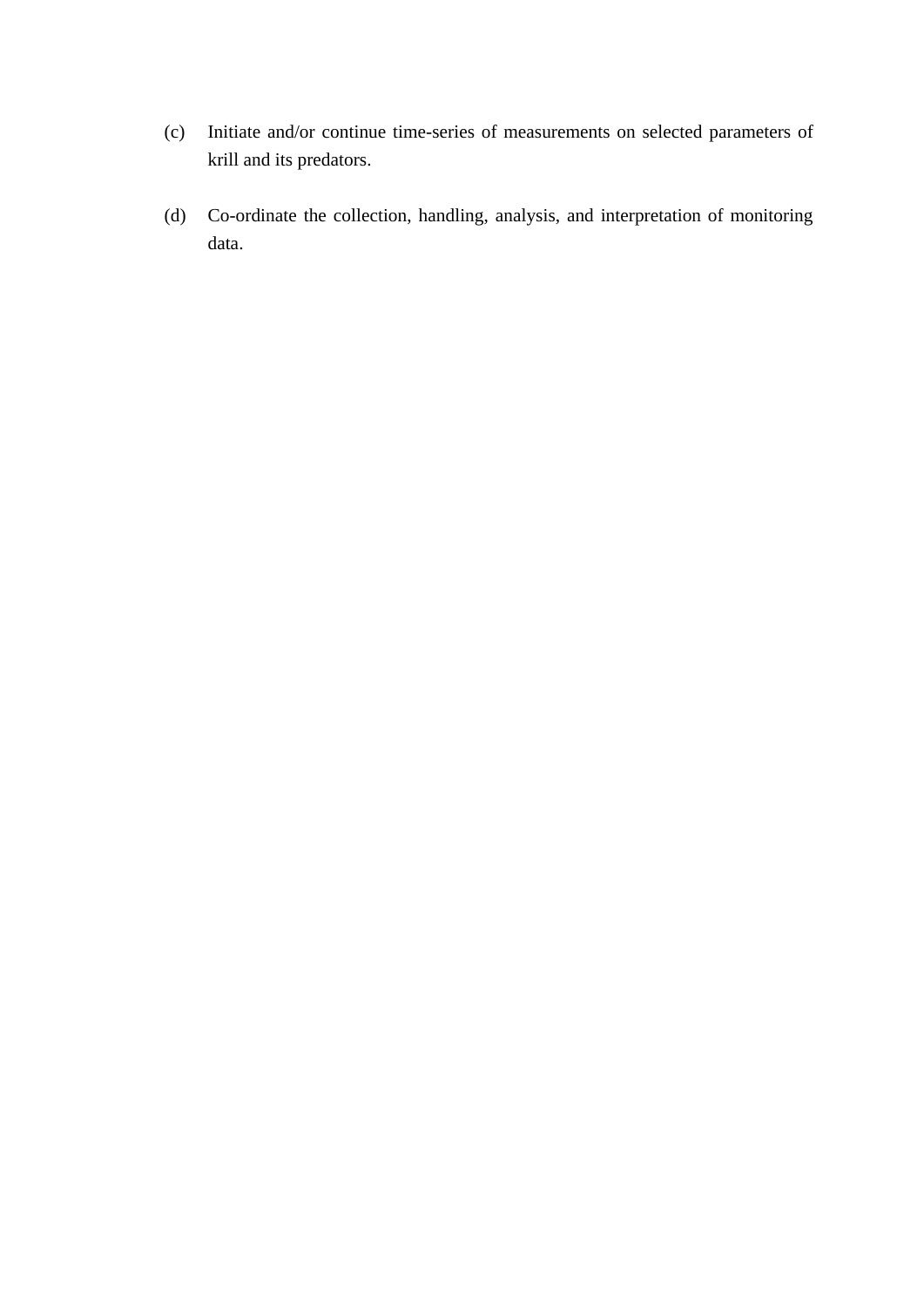#### APPENDIX I

## **ACTIVITIES TO BE COMPLETED PRIOR TO THE SCIENTIFIC COMMITTEE'S MEETING HELD DURING THE YEAR INDICATED**

| <b>AREAS TO BE</b><br>ADDRESSED BY<br>THE SCIENTIFIC<br><b>COMMITTEE</b> | 1985                                                                                                                                     | 1986                                                                                                                                                                      | 1987                                                                                       | 1988                                                                                                                         | 1989          | 1990                             |
|--------------------------------------------------------------------------|------------------------------------------------------------------------------------------------------------------------------------------|---------------------------------------------------------------------------------------------------------------------------------------------------------------------------|--------------------------------------------------------------------------------------------|------------------------------------------------------------------------------------------------------------------------------|---------------|----------------------------------|
| <b>ADVICE TO THE</b><br><b>COMMISSION</b>                                | Formulate<br>operational<br>objectives and<br>promulgate<br>scientific advice<br>protocols<br>Review<br>effectiveness of<br>conservation |                                                                                                                                                                           |                                                                                            |                                                                                                                              |               |                                  |
| <b>FISHERY</b><br><b>STOCK</b><br><b>ASSESSMENT</b>                      | measures<br>Establish data<br>collection and<br>reporting<br>requirements for<br>finfish                                                 | Implement routine<br>reporting of<br>commercial fish<br>data and establish<br><b>CCAMLR</b> data base                                                                     |                                                                                            |                                                                                                                              |               |                                  |
|                                                                          |                                                                                                                                          | Update stock<br>assessments<br>Define spatial<br>distribution and<br>mesh selectivity for<br>management advice<br>Obtain available<br>historic fish data for<br>data base |                                                                                            |                                                                                                                              |               |                                  |
|                                                                          |                                                                                                                                          | Define recruitment<br>index surveys                                                                                                                                       | Implement recruitment<br>index surveys                                                     | -->                                                                                                                          |               |                                  |
|                                                                          | Evaluate results of<br>krill CPUE<br>workshop                                                                                            | Consider interim<br>report of krill CPUE<br>simulation study                                                                                                              | Consider final report<br>of krill CPUE<br>simulation study                                 | Implement routine<br>reporting of $\_\$<br>commercial krill<br>data and establish<br><b>CCAMLR</b> data base<br>as necessary | ->-           |                                  |
|                                                                          |                                                                                                                                          |                                                                                                                                                                           | Establish krill fishery<br>data collection and<br>reporting requirements<br>as appropriate | Obtain available<br>historic krill fishery<br>data                                                                           |               |                                  |
|                                                                          |                                                                                                                                          | Encourage directed<br>stock assessment<br>research                                                                                                                        |                                                                                            |                                                                                                                              |               |                                  |
| <b>MAMMAL/BIRD</b><br><b>ASSESSMENT</b>                                  |                                                                                                                                          | Review current<br>status of whale and<br>seal stocks                                                                                                                      | Evaluate potential<br>methods for<br>monitoring population<br>trends                       |                                                                                                                              |               |                                  |
| <b>ECOSYSTEM</b><br><b>MONITORING</b>                                    | Evaluate feasibility<br>and desirability of<br>ecosystem<br>monitoring<br>program                                                        | Design and plan<br>ecosystem<br>monitoring program                                                                                                                        | Begin to establish<br>baselines for priority<br>indicators                                 | Review results<br>of previous<br>$\frac{1}{2}$<br>years                                                                      | $\rightarrow$ | Initial 5 year<br>program review |
|                                                                          |                                                                                                                                          | Define remote<br>sensing archive<br>needs for physical<br>environment data                                                                                                | Establish remote<br>sensing archive                                                        | Continue to develop<br>data base                                                                                             |               |                                  |
|                                                                          |                                                                                                                                          |                                                                                                                                                                           | Establish historic<br>relational data base                                                 |                                                                                                                              |               |                                  |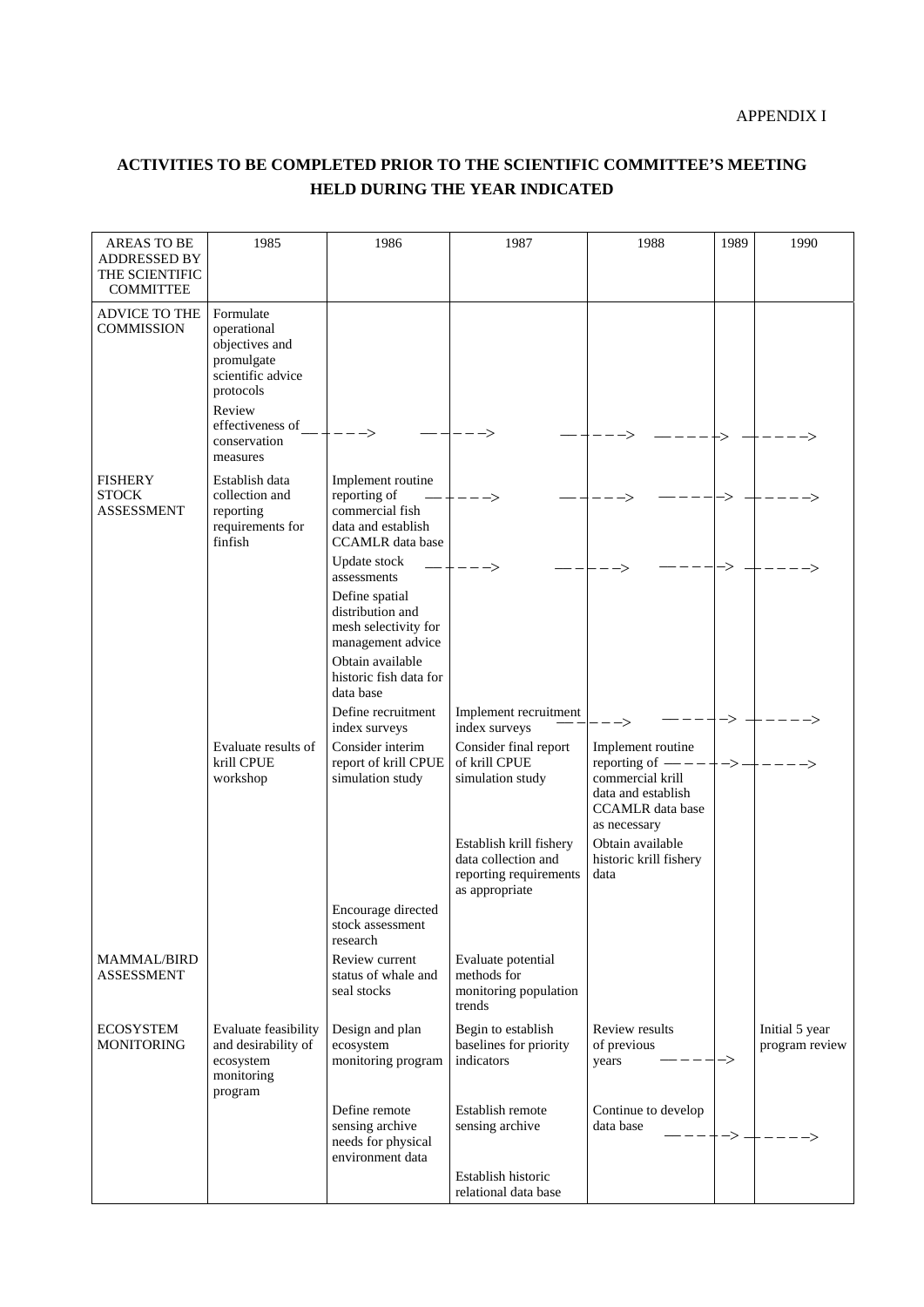## **GENERIC ACTIVITIES FOR CONSIDERATION OF INCLUSION IN THE LONG-TERM PLAN OF THE SCIENTIFIC COMMITTEE**

| Areas to be<br>addressed by the<br>Scientific<br>Committee | 1986                                                                                                                                                                                                    | 1987                                                                                                                        | 1988                                                                                      | 1989 | 1990 |
|------------------------------------------------------------|---------------------------------------------------------------------------------------------------------------------------------------------------------------------------------------------------------|-----------------------------------------------------------------------------------------------------------------------------|-------------------------------------------------------------------------------------------|------|------|
| <b>ADVICE TO</b><br><b>THE</b><br><b>COMMISSION</b>        | Formulate immediate and<br>practical objectives                                                                                                                                                         |                                                                                                                             |                                                                                           |      |      |
|                                                            | Provide best scientific<br>information available on<br>changes in the status of -<br>the living resources and                                                                                           |                                                                                                                             |                                                                                           |      |      |
|                                                            | the ecosystem<br>Provide management<br>advice                                                                                                                                                           |                                                                                                                             |                                                                                           |      |      |
|                                                            | Review effectiveness of _<br>conservation measures                                                                                                                                                      |                                                                                                                             |                                                                                           |      |      |
| <b>FISHERY</b><br><b>STOCK</b><br><b>ASSESSMENTS</b>       |                                                                                                                                                                                                         |                                                                                                                             |                                                                                           |      |      |
| FINFISH:                                                   | Implement routine<br>reporting of commercial<br>fish data and establish<br>CCAMLR data base by<br>establishing formal<br>requirements for reporting<br>age and length data from<br>commercial fisheries |                                                                                                                             |                                                                                           |      |      |
|                                                            | Update stock assessments $+\,-$<br>Define spatial distribution                                                                                                                                          |                                                                                                                             |                                                                                           |      |      |
|                                                            | of stocks<br>Determine mesh<br>selectivity for<br>management advice<br>Obtain available historic<br>fish data for data base                                                                             |                                                                                                                             |                                                                                           |      |      |
|                                                            | Develop requirements for<br>future data from research<br>vessel fish surveys, means<br>of coordinating program<br>among countries, and<br>specific objectives                                           | Conduct scientific<br>research surveys for<br>stock assessment $-\left ---\right\rangle$<br>and mesh selectivity<br>studies |                                                                                           |      |      |
|                                                            | Define recruitment index<br>surveys                                                                                                                                                                     | Implement<br>recruitment index<br>surveys                                                                                   | Review results of<br>fish surveys                                                         |      |      |
|                                                            | Determine extent & status<br>of ichthyoplankton<br>collections and establish<br>species list and reference<br>collection                                                                                | Conduct<br>ichthyoplankton and<br>larval fish surveys                                                                       | Refine estimates of<br>abundance and<br>evaluate year to<br>year variations and<br>trends | ->   |      |
|                                                            |                                                                                                                                                                                                         | Establish long-term<br>sampling protocol                                                                                    | Refine estimates<br>of recruitment<br>year to year                                        | ->   |      |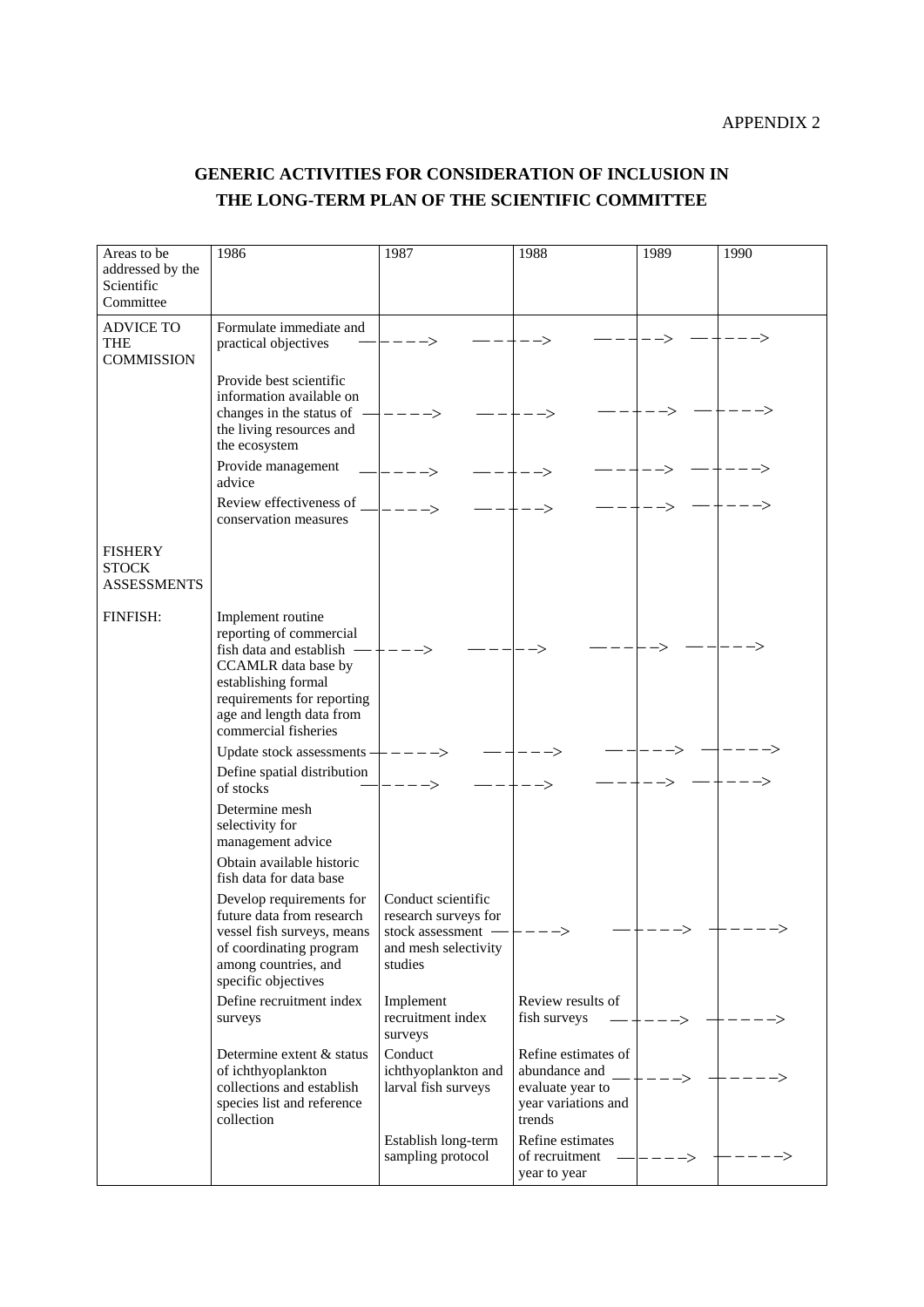| Areas to be                                 | 1986                                            | 1987                                                                                                                                                                                                                                                        | 1988                                                                                                                                                                                                                                                                                                                                                                                                                            | 1989                                                                                                                     | 1990 |
|---------------------------------------------|-------------------------------------------------|-------------------------------------------------------------------------------------------------------------------------------------------------------------------------------------------------------------------------------------------------------------|---------------------------------------------------------------------------------------------------------------------------------------------------------------------------------------------------------------------------------------------------------------------------------------------------------------------------------------------------------------------------------------------------------------------------------|--------------------------------------------------------------------------------------------------------------------------|------|
| addressed by the<br>Scientific<br>Committee |                                                 |                                                                                                                                                                                                                                                             |                                                                                                                                                                                                                                                                                                                                                                                                                                 |                                                                                                                          |      |
| KRILL:                                      | Review status of krill<br>CPUE simulation study | Consider interim<br>report of krill CPUE<br>simulation study<br>Initiate stock<br>assessment surveys<br>and baseline studies<br>Conduct acoustic<br>targetstrength<br>measurements on<br>krill and other prey<br>Evaluate statistical<br>bias in year types | Consider final<br>report of krill<br>CPUE simulation<br>study<br>Continue stock<br>assessment surveys<br>and baseline $\_\_\_\_\_\_\_\_\_\_\_\_\_\_\_\_\_\_\_\_\_\_\_\_\_\_\_\_\_\_$<br>studies<br>Conduct small-<br>scale studies on<br>krill patch and<br>swarm structure<br>and its effects on<br>population<br>dynamics<br>Establish krill<br>fishery data<br>collection and<br>reporting<br>requirements as<br>appropriate | -><br>Implement<br>routine<br>reporting of<br>commercial<br>krill data &<br>establish -<br><b>CCAMLR</b><br>data base as |      |
|                                             |                                                 |                                                                                                                                                                                                                                                             | Obtain available<br>historic krill<br>fishery data                                                                                                                                                                                                                                                                                                                                                                              | necessary                                                                                                                |      |
|                                             |                                                 |                                                                                                                                                                                                                                                             | Refine estimates of<br>abundance and<br>evaluate year to<br>year variations and<br>trends                                                                                                                                                                                                                                                                                                                                       | $\rightarrow$                                                                                                            |      |
|                                             |                                                 |                                                                                                                                                                                                                                                             | Evaluate<br>effectiveness of<br>photographic or<br>video methods of<br>size and acoustic<br>target observations                                                                                                                                                                                                                                                                                                                 |                                                                                                                          |      |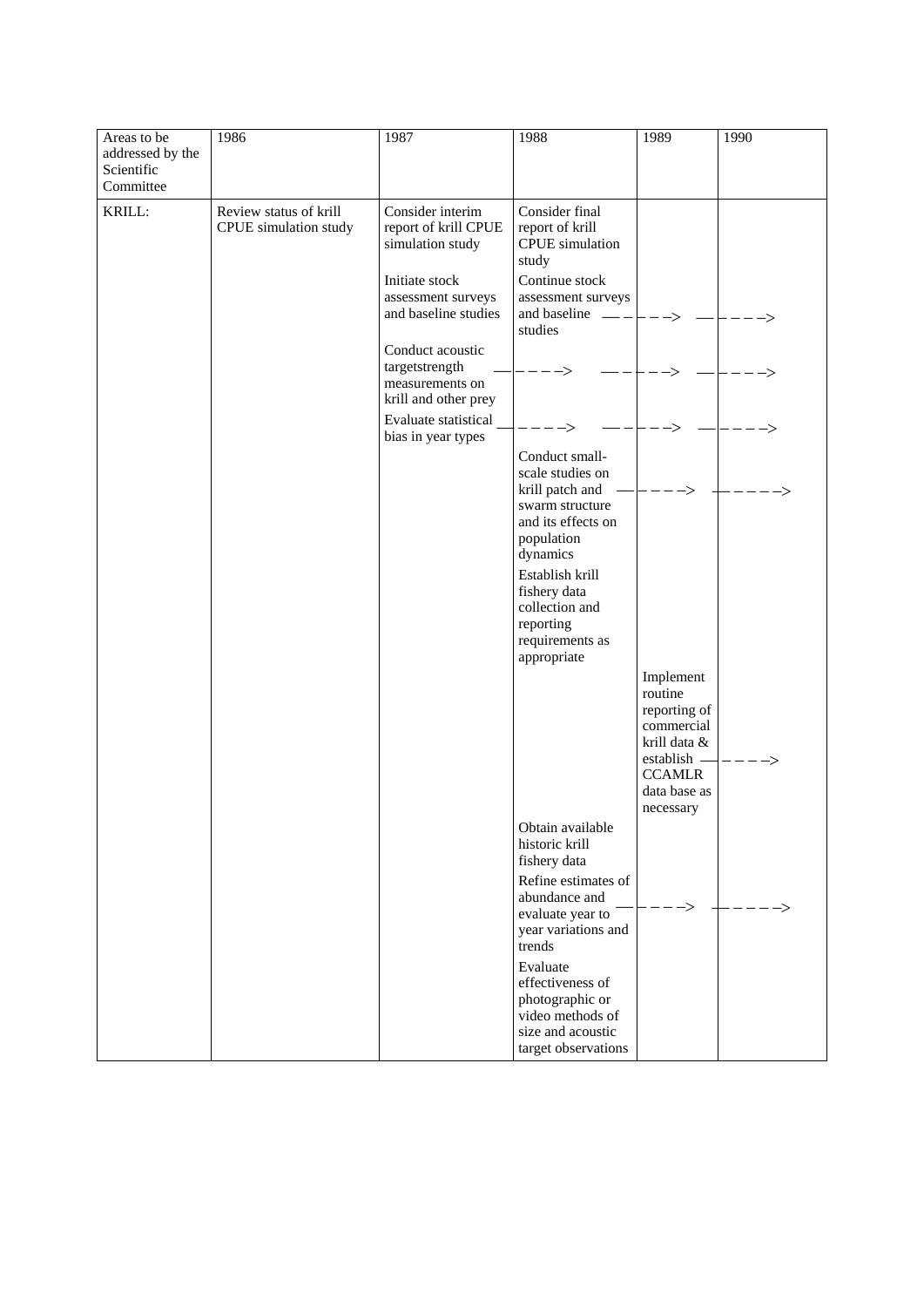| Areas to be<br>addressed by the<br>Scientific<br>Committee                  | 1986                                                                                                             | 1987                                                                                                | 1988                                                                                | 1989 | 1990           |
|-----------------------------------------------------------------------------|------------------------------------------------------------------------------------------------------------------|-----------------------------------------------------------------------------------------------------|-------------------------------------------------------------------------------------|------|----------------|
| <b>MAMMAL</b><br><b>AND BIRD</b><br><b>POPULATION</b><br><b>ASSESSMENTS</b> |                                                                                                                  |                                                                                                     |                                                                                     |      |                |
| <b>WHALES:</b>                                                              | Re-analyse historical<br>whaling data for<br>distribution and<br>abundance trends                                | $\rightarrow$<br>Evaluate potential                                                                 |                                                                                     |      |                |
|                                                                             |                                                                                                                  | utility of sightings<br>data for<br>investigating stock                                             |                                                                                     |      |                |
|                                                                             |                                                                                                                  | recovery, abundance<br>and distribution<br>Assess feasibility of<br>using                           |                                                                                     |      |                |
|                                                                             |                                                                                                                  | photogrammetry and<br>satellite telemetry to<br>assess distribution,<br>movements, and<br>behaviour |                                                                                     |      |                |
|                                                                             |                                                                                                                  |                                                                                                     | Develop<br>experimental<br>protocol for<br>deploying satellite-<br>linked telemetry | ->   |                |
| <b>SEALS:</b>                                                               | Refine population<br>estimates for pack ice<br>seals                                                             |                                                                                                     |                                                                                     |      |                |
|                                                                             | Review the status of<br>population of southern<br>elephant seals, especially $-$<br>in areas where declining     | ----->                                                                                              |                                                                                     |      |                |
|                                                                             | Review the status of<br>recovering populations of<br>Antarctic fur seals and<br>initiate surveys where<br>needed | Assess the recovery<br>of Antarctic fur seals<br>at selected sites -                                |                                                                                     |      |                |
| <b>SEABIRDS:</b>                                                            | Review the current status<br>of seabird populations                                                              |                                                                                                     |                                                                                     |      |                |
| <b>ECOSYSTEM</b><br><b>MONITORING</b>                                       | Design and plan the<br>ecosystem monitoring                                                                      |                                                                                                     | Review results of<br>previous years and<br>modify plans as<br>required              |      | Program review |
|                                                                             | Define remote sensing<br>archive needs for physical<br>environment data                                          | Establish remote<br>sensing archive                                                                 |                                                                                     |      |                |
|                                                                             | Evaluate technological<br>needs to achieve predator<br>monitoring goals                                          | Develop appropriate<br>technological<br>instruments to aid<br>monitoring activities                 |                                                                                     |      |                |
|                                                                             | Begin to collect data on<br>recommended parameters<br>to form baseline                                           | Establish historic<br>relational data base                                                          | Continue to<br>develop and<br>analyse data base                                     |      |                |